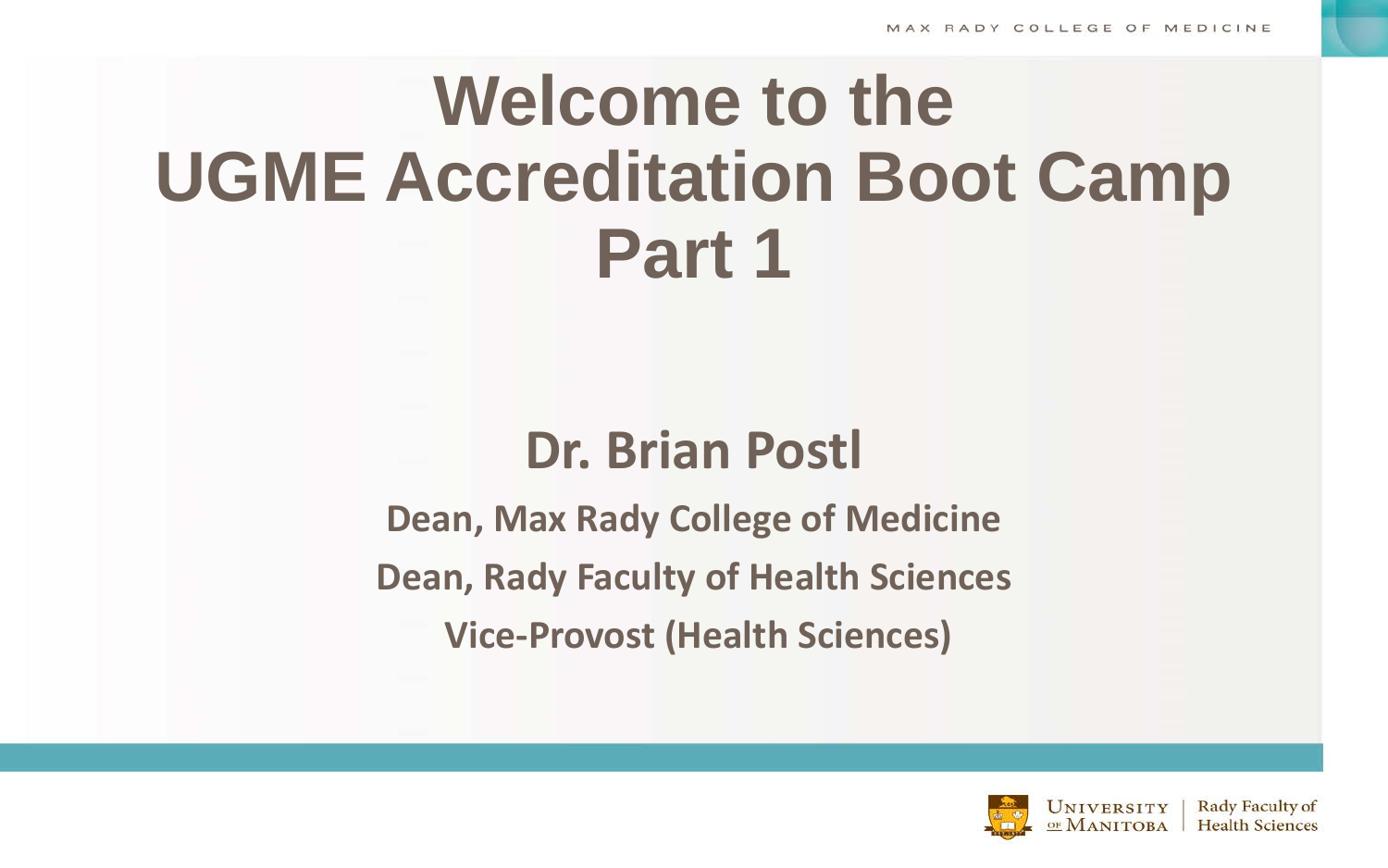# **Indigenous Acknowledgment**

The University of Manitoba campuses are located on original lands of Anishinaabeg, Cree, Oji-Cree, Dakota, and Dene peoples, and on the homeland of the Métis Nation. We respect the Treaties that were made on these territories, we acknowledge the harms and mistakes of the past, and we dedicate ourselves to moving forward in partnership with Indigenous communities in a spirit of reconciliation and collaboration.

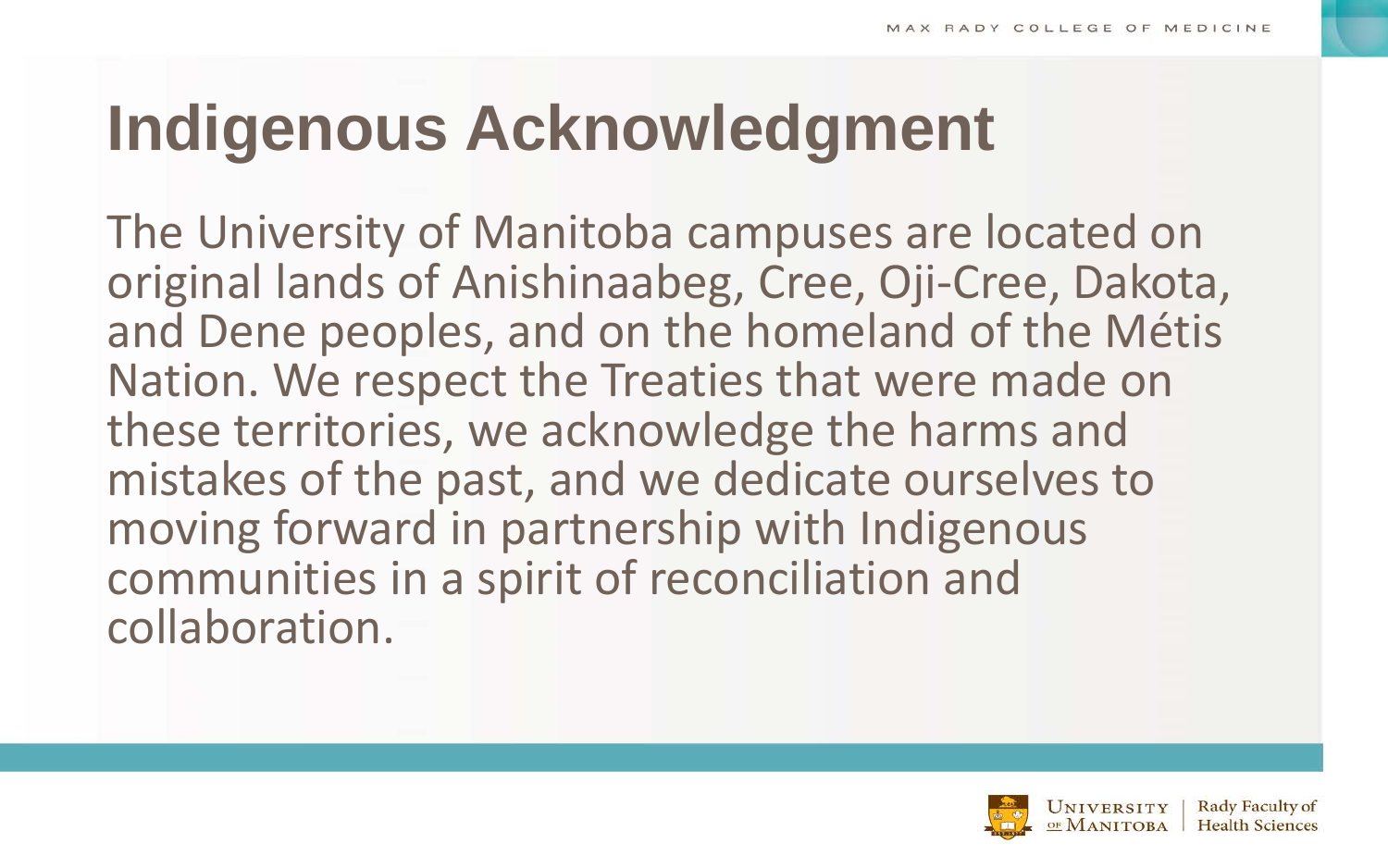# **Series of Preparatory Events**

- **UGME Accreditation Boot Camp Part 1 – November 6, 2018**
- **UGME Boot Camp Part 2 – April 2, 2019**
- **One hour preparatory meetings (on 2nd and 3rd week of April 2019)**
- **Student Town Hall on Accreditation – Thursday, April 18, 2019 (11 am to 1 pm)**

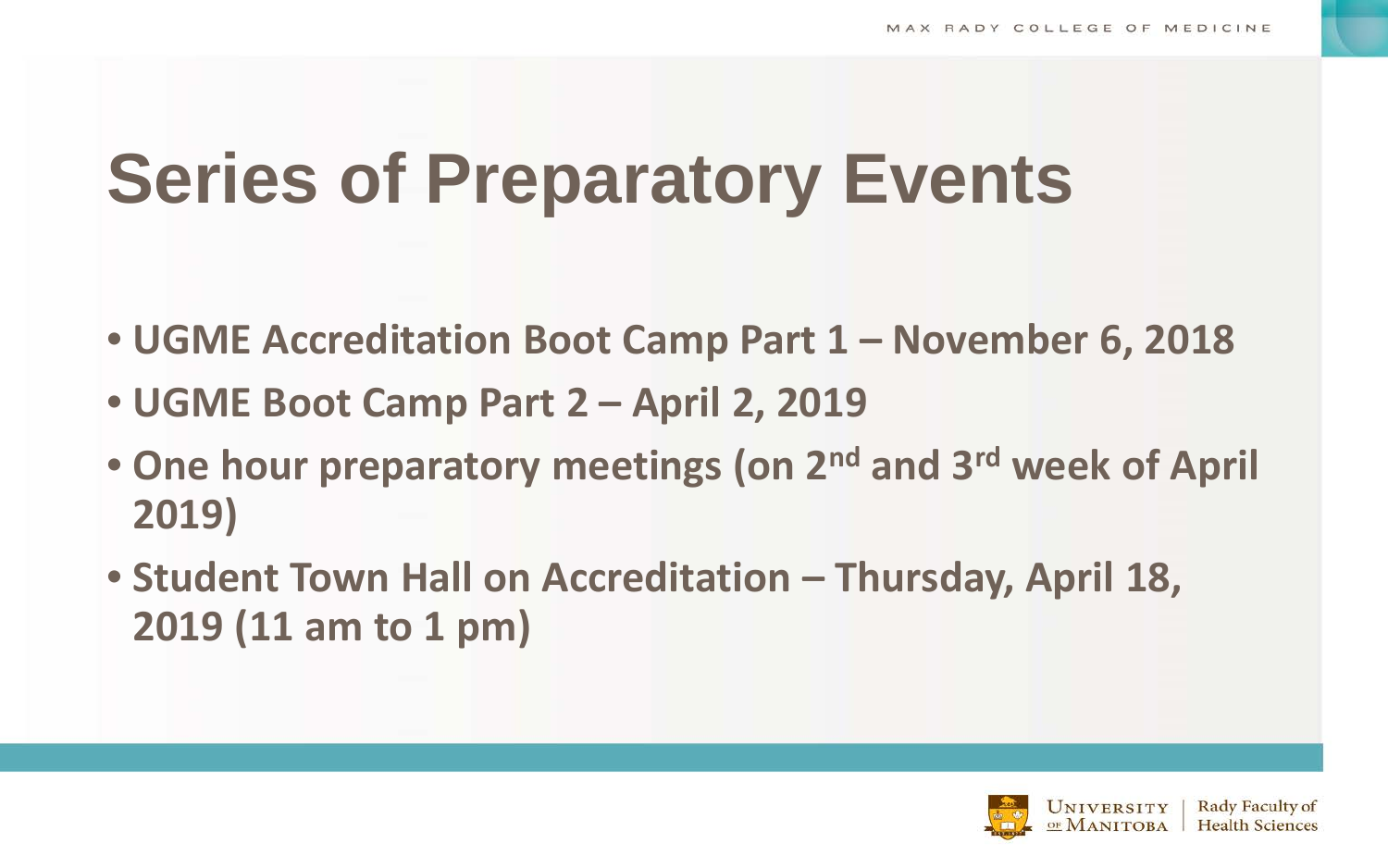## **When is the UGME Accreditation Full Site Visit?**

### **April 28 – May 1, 2019**

### **Team of Accreditors:**

- 1. Dr. David Anderson (Chair) Hematology, Dalhousie University
- 2. Dr. Karl Stobbe (Secretary) Family Medicine, McMaster University
- 3. Dr. Gurdeep Parhar (Member) Family Medicine, UBC
- 4. Dr. Barbara Barzansky (AMA Co-Secretary of the LCME) Dept. of Anatomy, Medical University of South Carolina
- 5. Dr. Patricia Houston (Faculty Fellow) Anesthesia, U of T
- 6. Dr. Wendy Stewart (Faculty Fellow) Pediatric Neurology, Dalhousie **University**
- 7. Adam Pietrobon (CACMS Student Member: U of Ottawa)

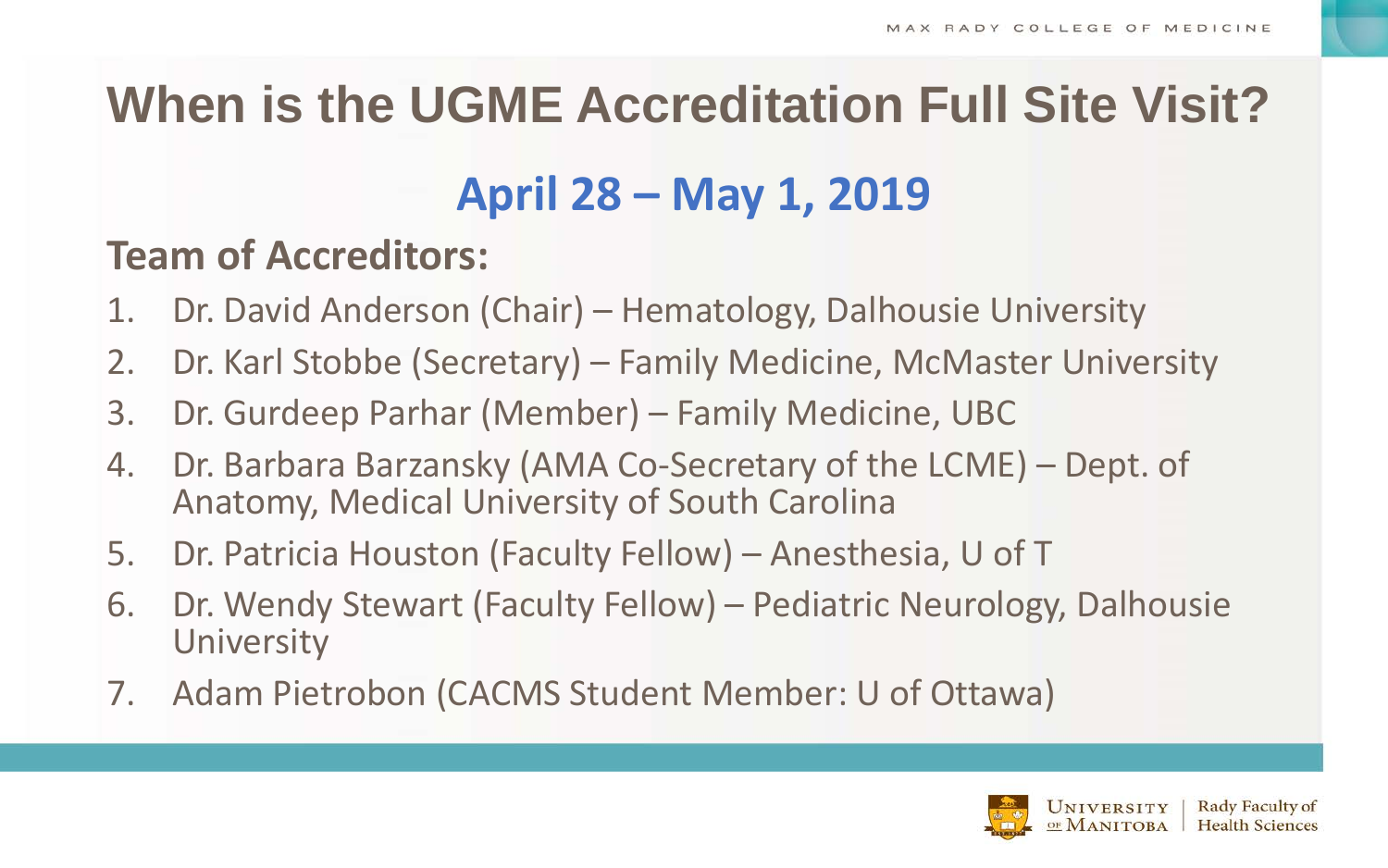## **Steps involved in accreditation:**



*The images are downloaded from [https://www.cfms.org/what-we-do/education/accreditation.html,](https://www.cfms.org/what-we-do/education/accreditation.html) created by Tharsika Thangarasa and Alyssa Archibald*

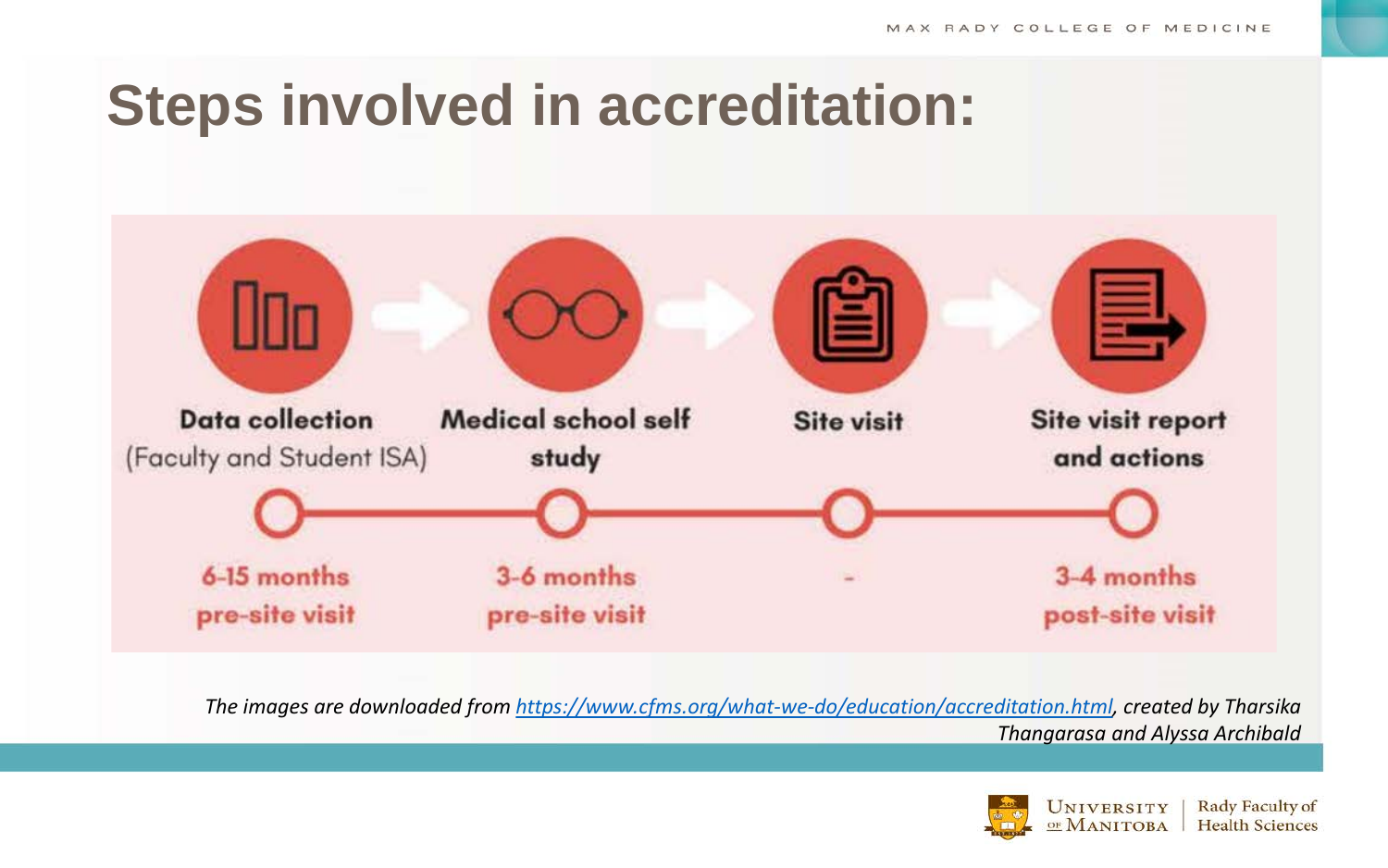## **What documents are submitted?**



**DCI** 

The Medical School Self Survey (MSS), which takes in information from the DCI, the ISA, the AFMC Grad Student Questionnaire, and more

**MSS** 

**ISA** 

The Independent **Student Analysis (ISA),** 

a student survey conducted independent from the faculty

*The images are downloaded from [https://www.cfms.org/what-we-do/education/accreditation.html,](https://www.cfms.org/what-we-do/education/accreditation.html) created by Tharsika Thangarasa and Alyssa Archibald*

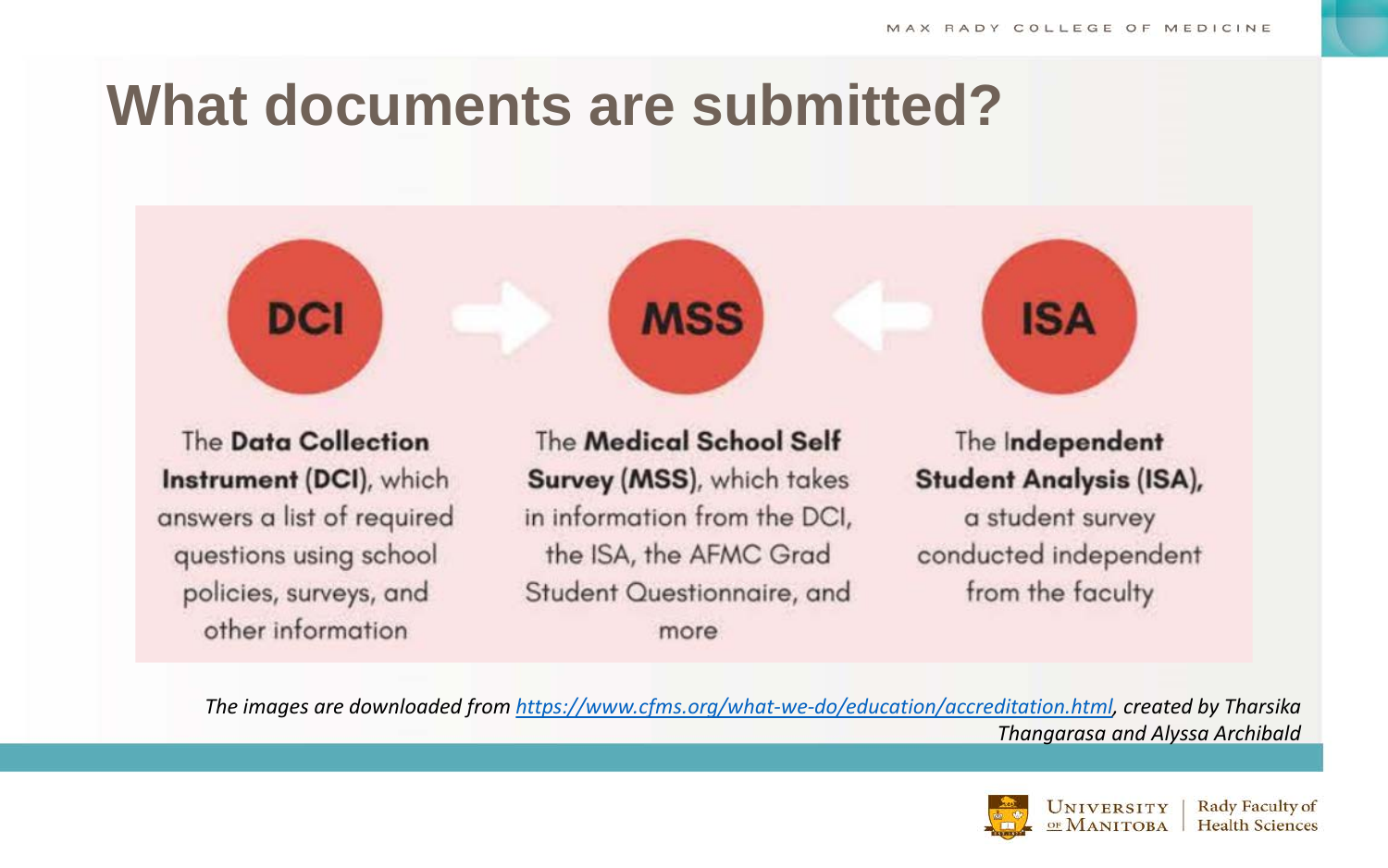# **Max Rady College of Medicine**

### **Mission:**

To serve the health-care needs of the people of Manitoba and beyond, improving the health of populations and patient care through partnerships, leadership and innovation in medical education, research, clinical practice and community engagement.

### **Strategic Planning 5 Pillars**

| <b>TEACHING EXCELLENCE AND</b><br><b>RELEVANCE to meet the</b><br>health-care requirements of<br>Manitobans. | INNOVATION & RESEARCH to<br>advance scientific achievement,<br>as well as develop and attract<br>high-calibre researchers | SOCIAL ACCOUNTABILITY to<br>address the differing needs of<br>various Manitoba communities | <b>WORKPLACE &amp; LEARNING</b><br>ENVIRONMENT to provide a safe<br>and equitable setting in which to<br>foster respectful and productive<br>relationships |  |  |
|--------------------------------------------------------------------------------------------------------------|---------------------------------------------------------------------------------------------------------------------------|--------------------------------------------------------------------------------------------|------------------------------------------------------------------------------------------------------------------------------------------------------------|--|--|
| <b>INDIGENOUS RESPECT &amp; ACHIEVEMENT</b>                                                                  |                                                                                                                           |                                                                                            |                                                                                                                                                            |  |  |

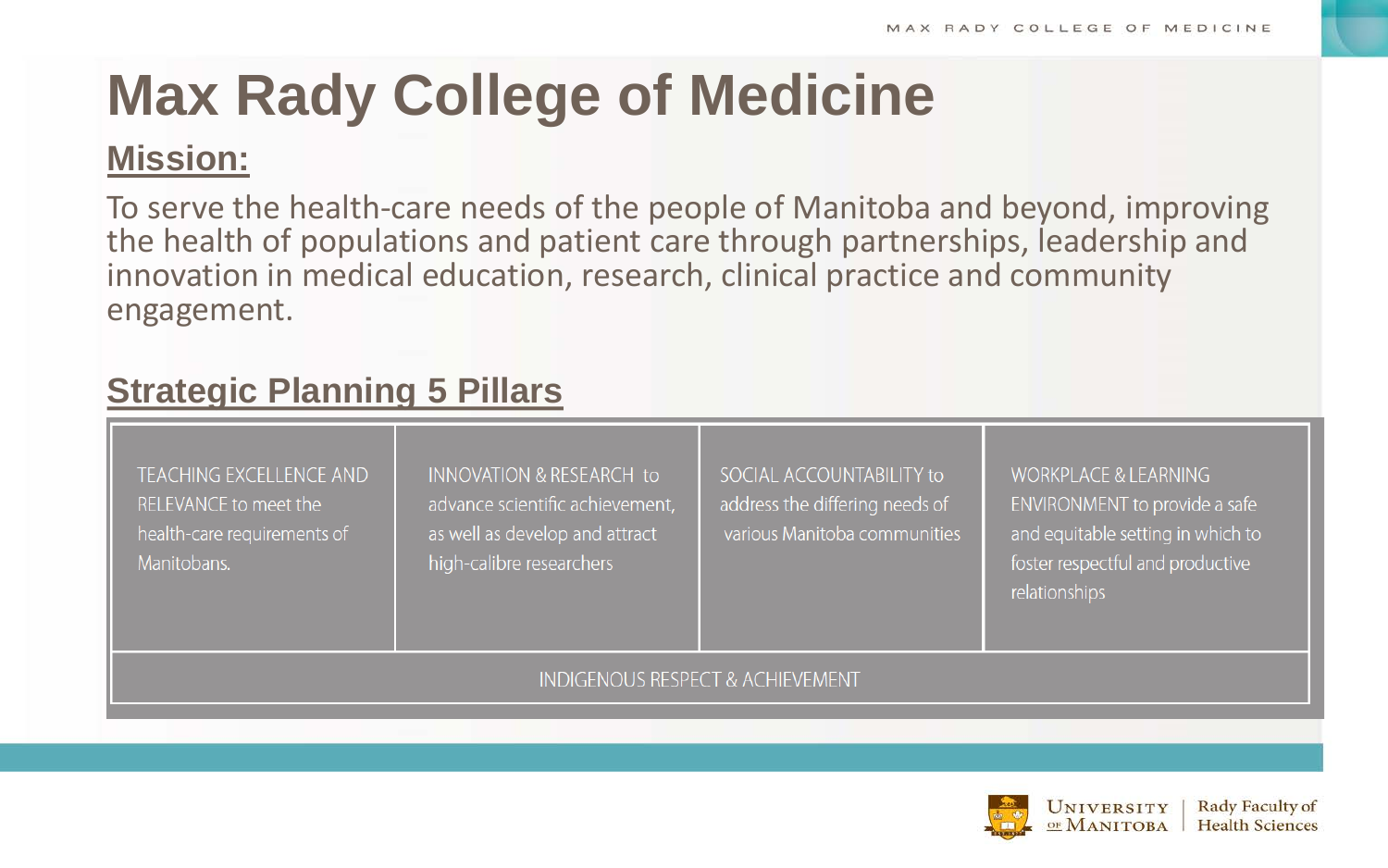## **Max Rady College of Medicine in numbers**

- # Academic Staff : 1,879
	- ‒ Full time faculty (basic science and clinical): 724
	- Nil salaried : 1,155
- # Teaching Hours (direct contact teaching hours) : 28,659 hours
- # Support staff : Nearly 400
- # Medical Students : 455
- # Academic Departments : 27
- # Graduate Students : 330
- # Residency Programs (includes Post-Doctoral Programs) : 68
- # Residents and Fellows : 663

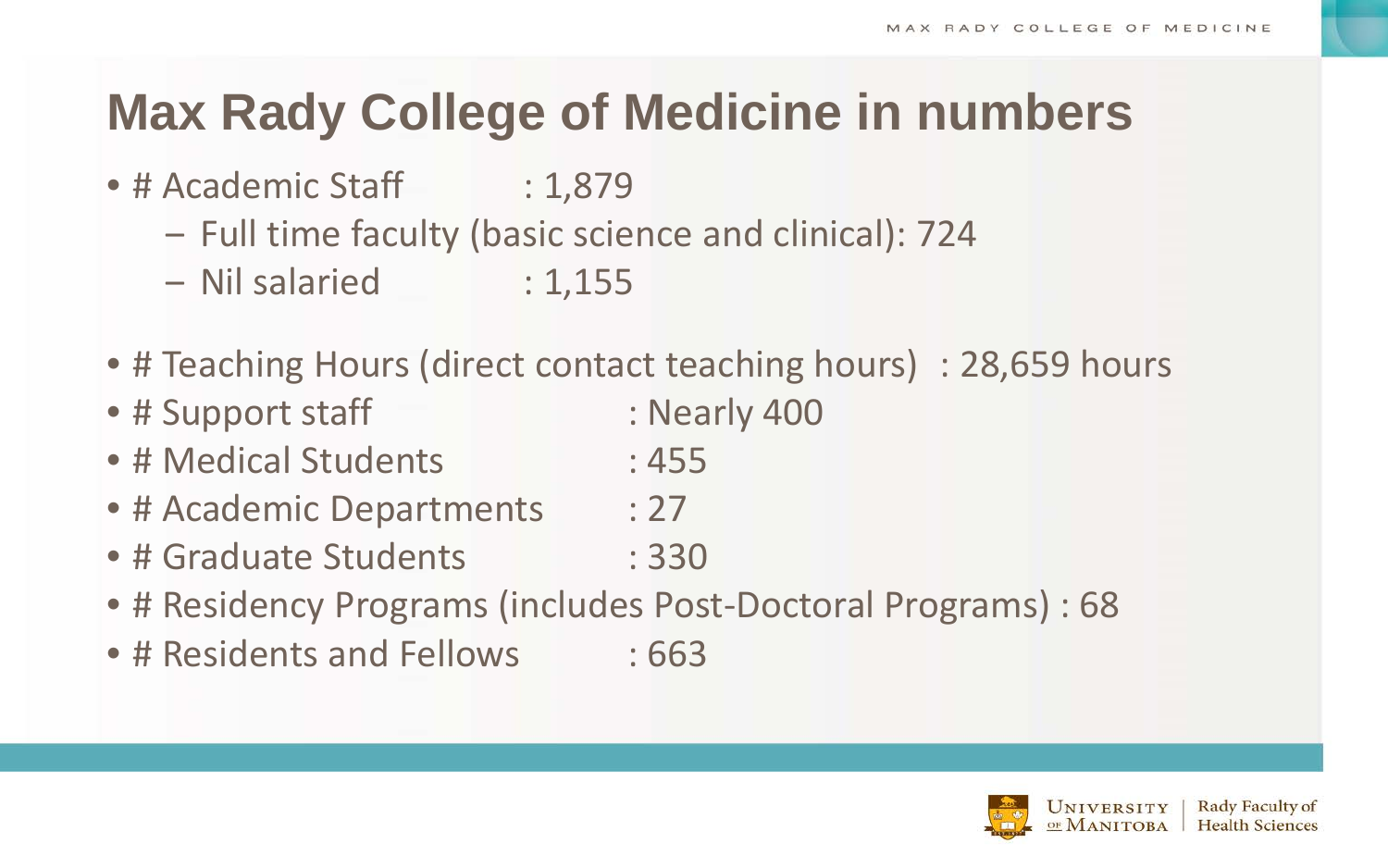## **Max Rady College of Medicine - Teaching Hours**

|                                               | <b>Number of Instructor</b> |
|-----------------------------------------------|-----------------------------|
| <b>Type of Teaching</b>                       | <b>Hours</b>                |
| <b>Preclerkship</b>                           | 5250                        |
| <b>Clinical Skills</b>                        | 3370                        |
| <b>Clerkship</b>                              | 3120                        |
| <b>AHD UGME</b>                               | 1862                        |
| <b>Core Curriculum PGME</b>                   | 130                         |
| <b>AHD PGME</b>                               | 12496                       |
| <b>Rotations PGME</b>                         | 33480480                    |
| <b>CPD</b>                                    | 211                         |
| <b>MPAS</b>                                   | 1305                        |
| <b>NP Hours</b>                               | 240                         |
| Basic Science Teaching (direct contact)       | 3795                        |
| Basic Science Teaching (graduate supervision) | 73931                       |
| Total (direct contact teaching hours)         | 28659                       |

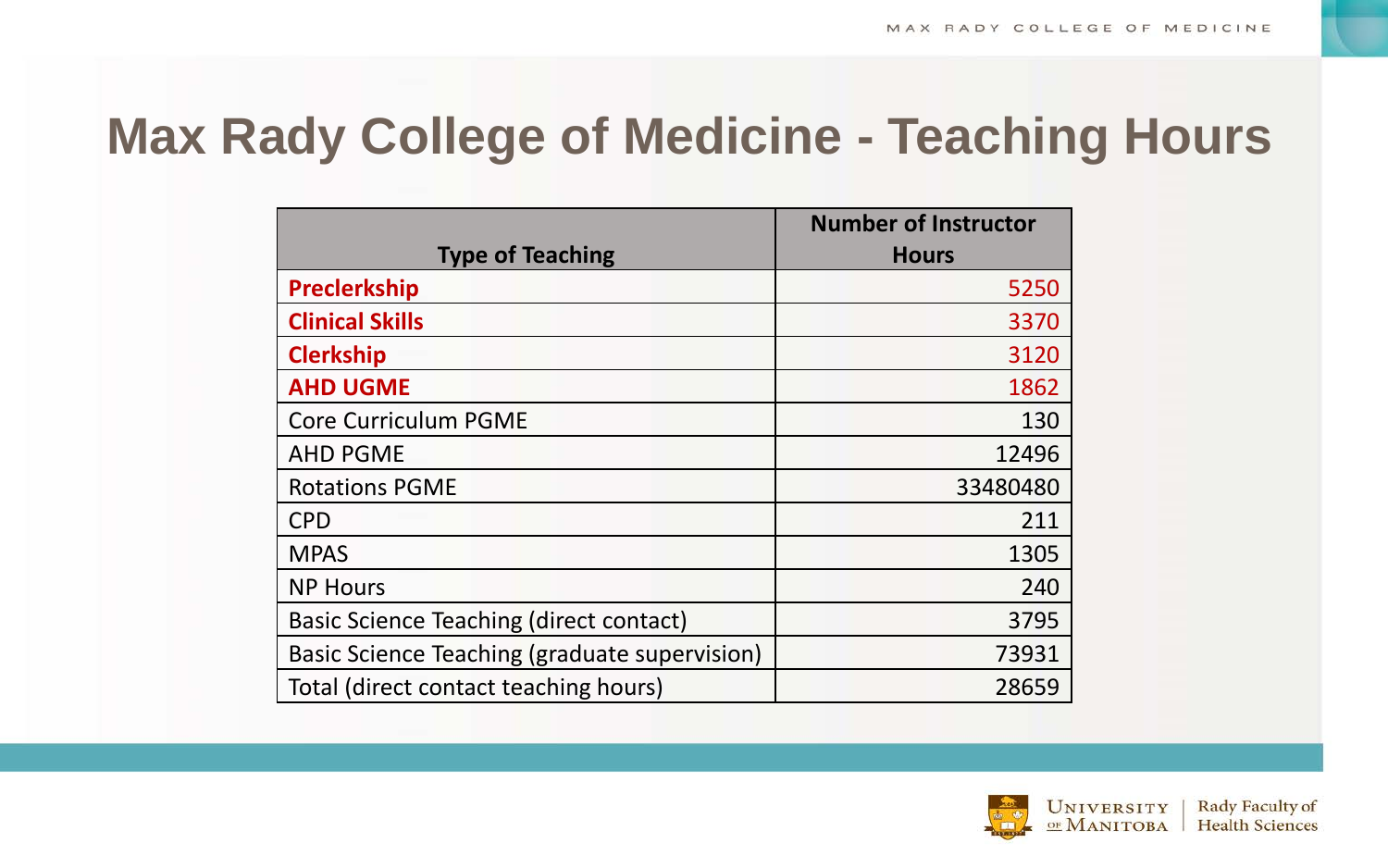## **Diversity of our students (class 2022 cohort)**

|                                          | <b>Family History:</b>                                                                                                                                                                                  |      |  |  |
|------------------------------------------|---------------------------------------------------------------------------------------------------------------------------------------------------------------------------------------------------------|------|--|--|
| 24                                       | The number of individuals who are the first generation of their family<br>attending college or university.                                                                                              | 22%  |  |  |
| $\mathbf{1}$                             | The number of individuals who were admitted to Canada with refugee<br>status, or whose family were admitted with refugee status.                                                                        |      |  |  |
|                                          | <b>Economic Information:</b>                                                                                                                                                                            |      |  |  |
| 41                                       | The number of individuals who were raised in a family with an annual<br>household income below the median for Canada (household income less<br>than \$75,000).                                          | 37%  |  |  |
| 21                                       | The number of individuals who worked in their teen years in order to<br>contribute to family income.                                                                                                    | 19%  |  |  |
| <b>Other Sociocultural Determinants:</b> |                                                                                                                                                                                                         |      |  |  |
| 47                                       | The number of individuals who consider themselves to be members of a<br>visible minority.                                                                                                               | 43%  |  |  |
| 9                                        | The number of individuals who identify as First Nations, Metis, Inuit or<br>other North American Indigenous ancestry.                                                                                   |      |  |  |
| $\overline{30}$                          | The number of individuals whose primary language is other than English<br>or French.                                                                                                                    | 27%  |  |  |
| $\overline{\mathbf{5}}$                  | The number of individuals who have a participation or activity limitation<br>that has an impact on their day-to-day life Or, worded differently, the<br>number of individuals living with a disability. | 4.5% |  |  |

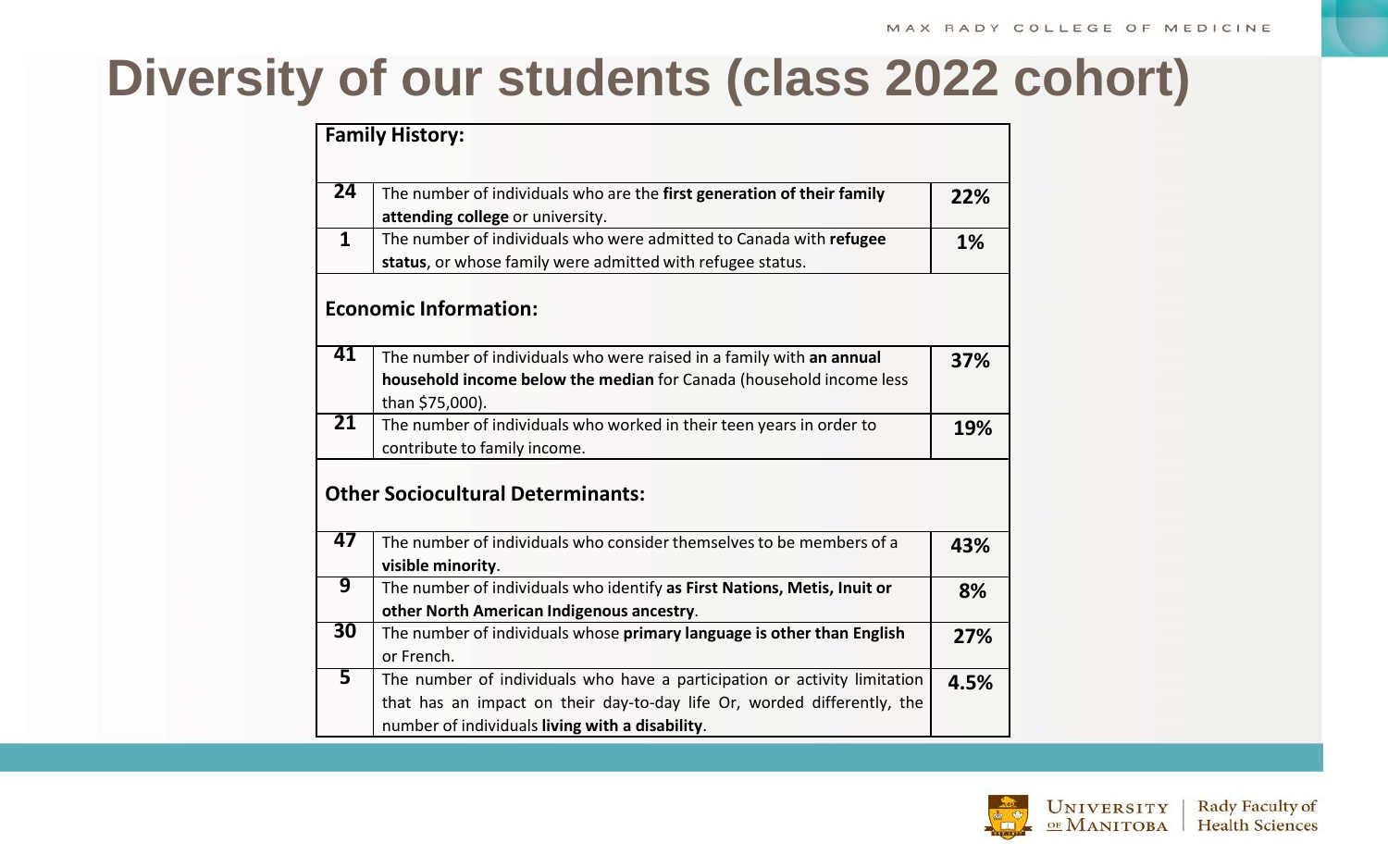## **Key Initiatives:**

- Health Clinic
- Daycare
- Food Service Expansion
- Student Lounge
- Anti-racism program
- Hired Diversity Practice Lead
- Diversity in student admissions
- Social accountability involvement with Habitat for Humanity
- Transformation Team to Shared Health **Services**











**ACT** 

**Habitat** 

for Humanity<sup>®</sup>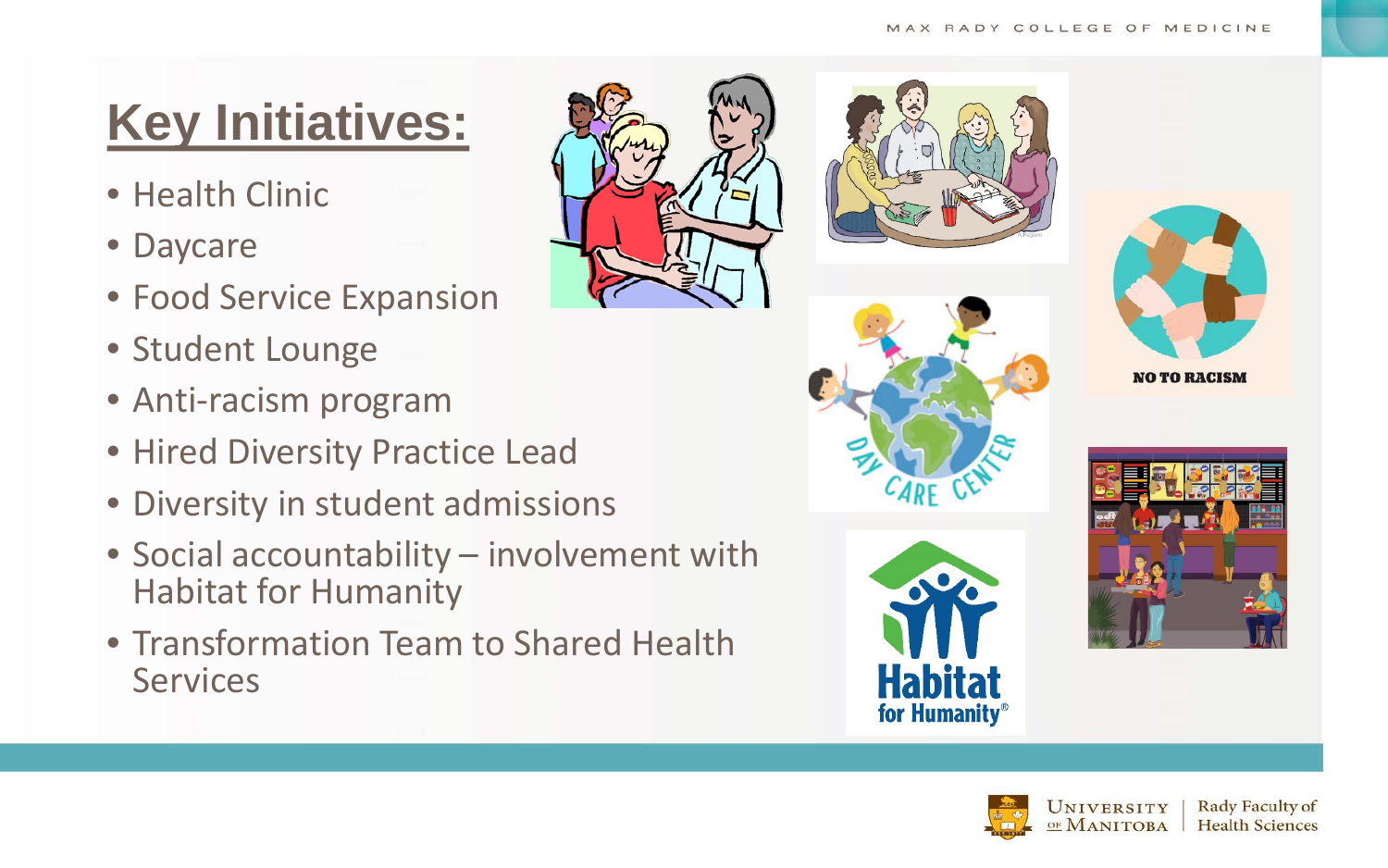### **Social Accountability**

#### **(School Identified Outcome Measure)**

- Establish RFHS Social Accountability Committee
- Provide clinical care to underserved populations while exposing students to team-based, collaborative health care delivery to vulnerable populations
- Increase the number of students from priority populations including Indigenous, LGBT2SQ+, Rural, Newcomers and Refugees
- Outreach to inner-city youth to educate them about the health sciences and expose them to careers in the health professions
- Increase diversity and improve science literacy among under-represented populations in the inner city of which Bannatyne campus is a part
- Expose medical students to broad range of clinical and community exposures
- Provide safe, affordable housing for a family in need
- Raise awareness and develop skills for advocacy with communities facing poverty and homelessness
- Raise awareness and develop skills for advocacy with communities facing food insecurity

*-continue to next page-*

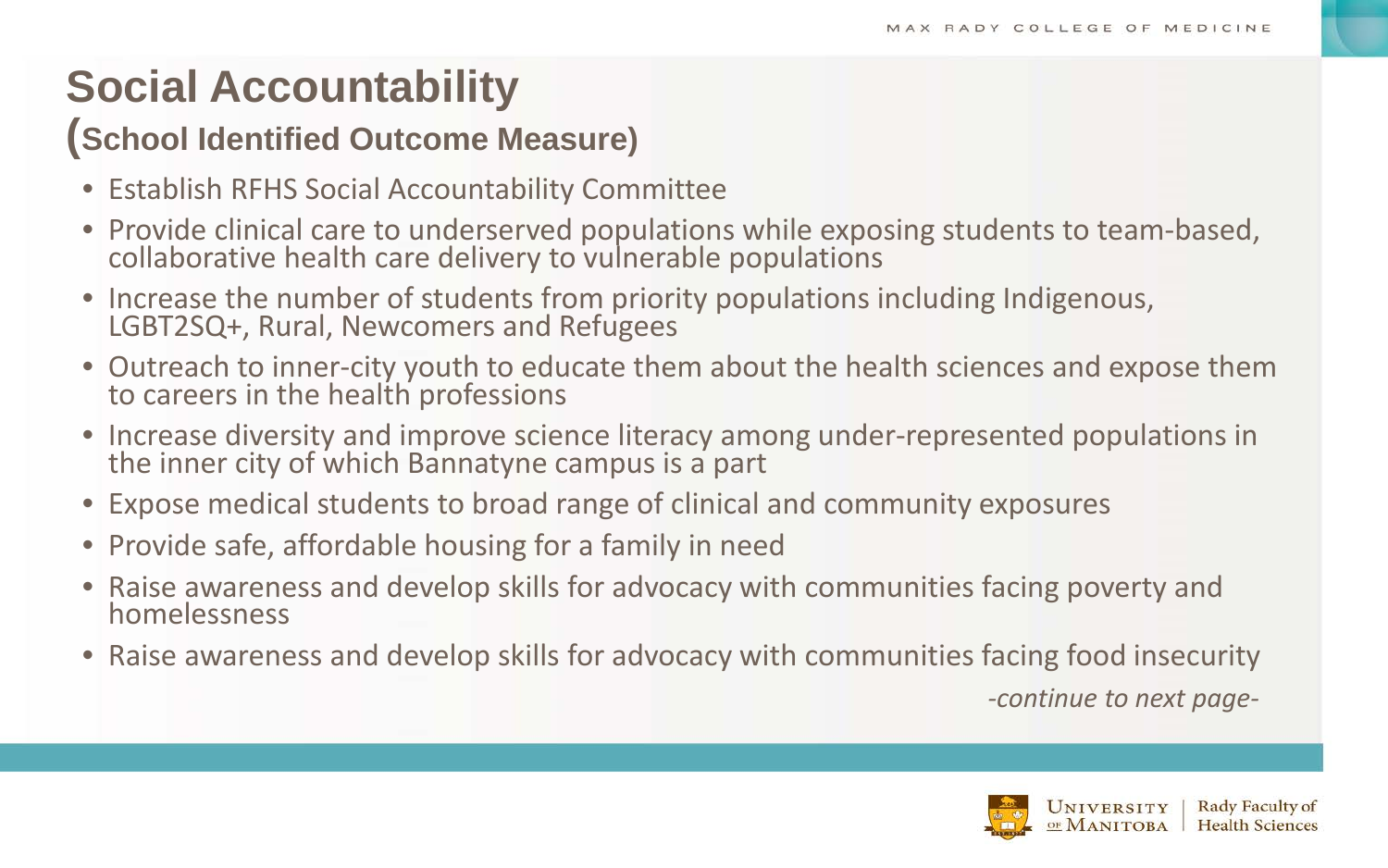### **Social Accountability**

### **(School Identified Outcome Measure)**

- Raise awareness and develop skills to care and advocate with newcomer and refugee communities
- Provide local youth with opportunities to participate in recreational activities throughout the summer
- Introduce Med 1 students to the work and lifestyle of a rural physician
- Introduce RFHS students to the community agencies in the neighborhood and the community we serve
- Students engage in the longitudinal Indigenous Health course
- Students engage in the longitudinal LGBT2SQ+ Health course
- RFHS will create an environment that is dafe and supportive for students that come from under-represented and under-served communities
- RFHS will work to establish a Diversity Faculty and Leadership team that is representative of the populations we serve

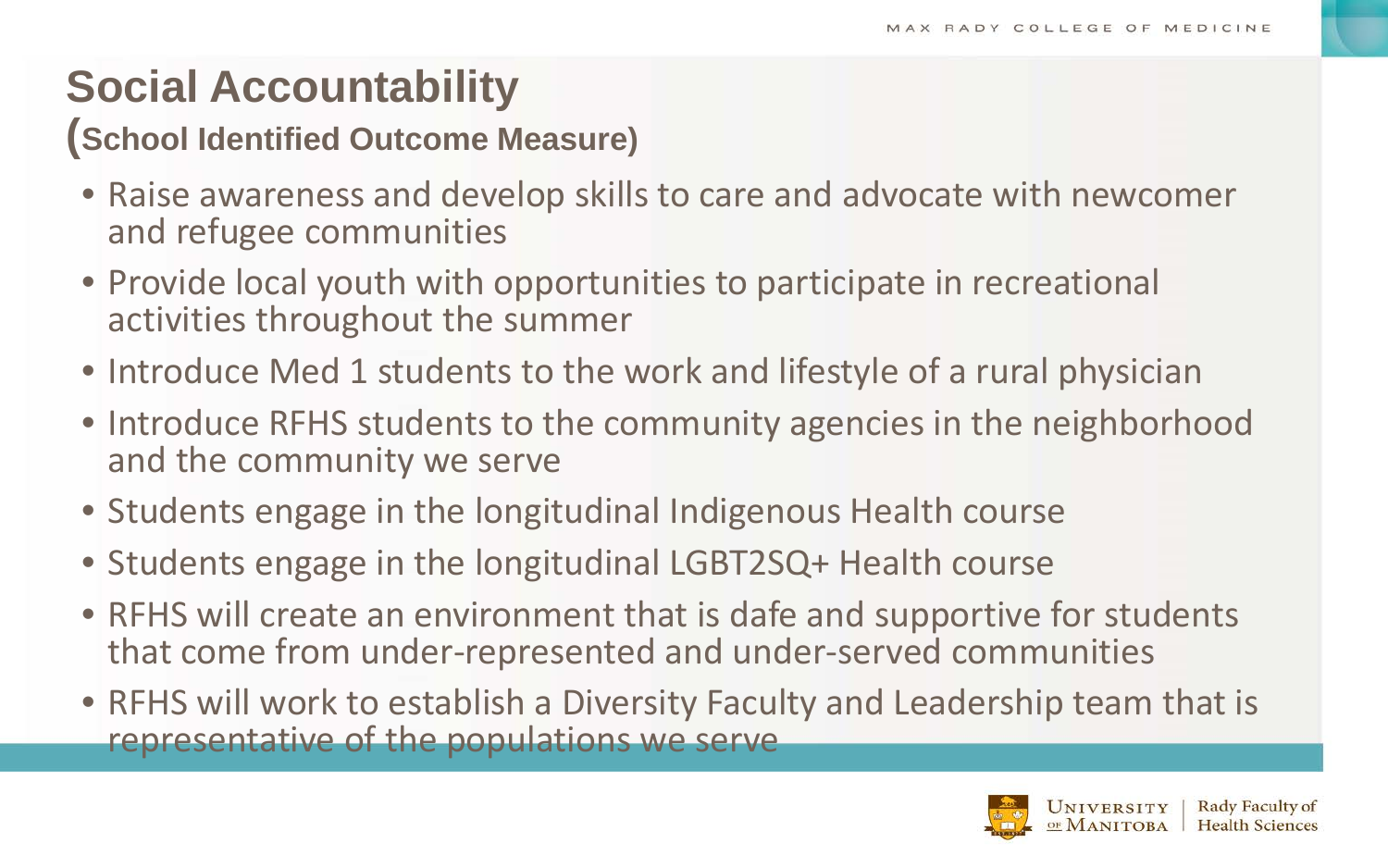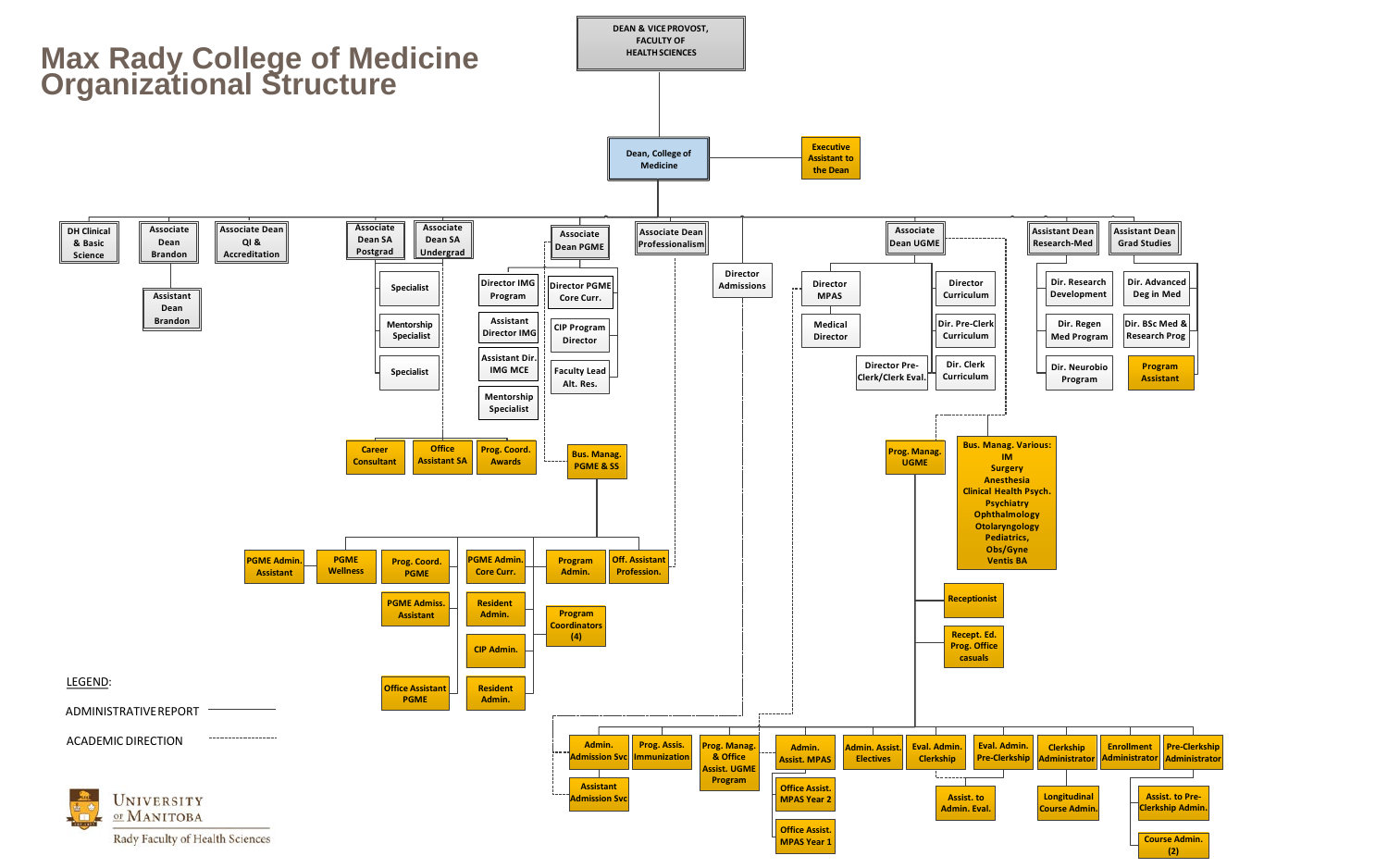## **Summary of Health System Changes**

#### • **WRHA Hospital Consolidation**

‒ Phase 1 consolidation began in October 2017

Misericordia Urgent Care Centre (UCC) was closed and Victoria General Hospital Emergency Department (ED) was converted to an UCC.

‒ Phase 2 is planned for June - October 2019

Complete closure of Concordia ED and the conversion of Seven Oaks ED to UCC.

#### • **Shared Health**

‒ The clinical leadership role of the Department Heads will transition to Shared Health and they will have medical oversight of clinical services provided across the province

-*continue to the next page-*

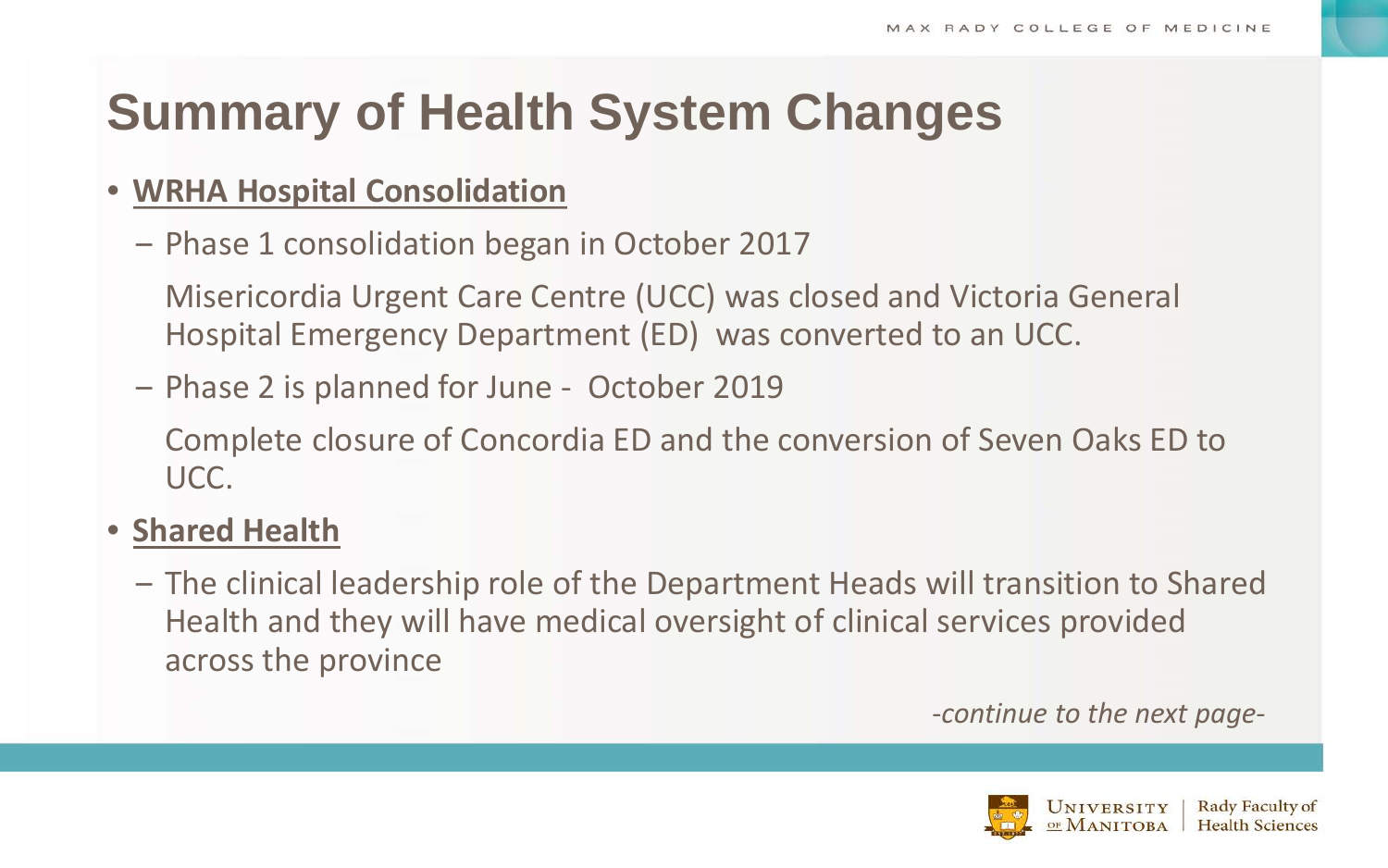## **Summary of Health System Changes**

‒ The dual University/Shared Health medical leads will co-chair provincial clinical teams that are responsible for provincial clinical and preventive services planning, and participate on the Integrated Leadership Team that is responsible for developing and overseeing the implementation of an integrated provincial plan The WRHA Phase One and Two clinical consolidation plans are part of the broader provincial clinical and preventive services plan.

*-continue to the next page-*

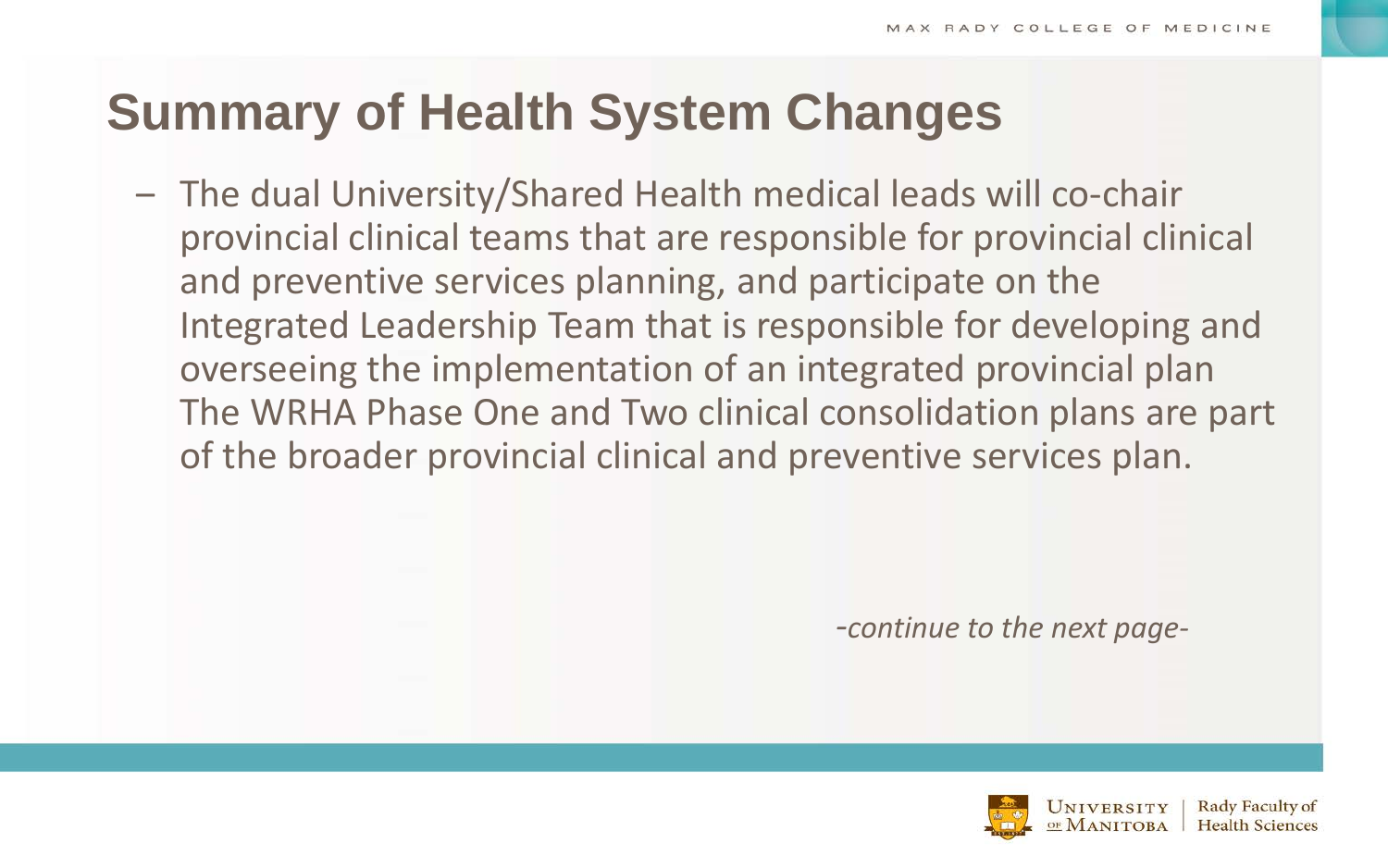## **Summary of Health System Changes**

### • **Close links with U of M will be maintained and enhanced:**

- ‒ The Master Affiliation Agreement, and subsidiary agreements between the University of Manitoba and WRHA is being replaced with a new affiliation agreement between the University of Manitoba and Shared Health (representing the provincial health system). A Joint Council will be co-chaired by the Dean of the Faculty and the CEO of Shared Health and a Medicine sub-committee will be co-chaired by the Dean of the College of Medicine and the CMO of Shared Health.
- ‒ Dean Postl is an active member of the Transformation Leadership Team (TLT), that is chaired by the Deputy Minister of Health
- ‒ Dr. Peter Nickerson, Associate Dean Faculty of Health Sciences, is a member of the Shared Health Manitoba Clinical Leadership Council (MCLC)

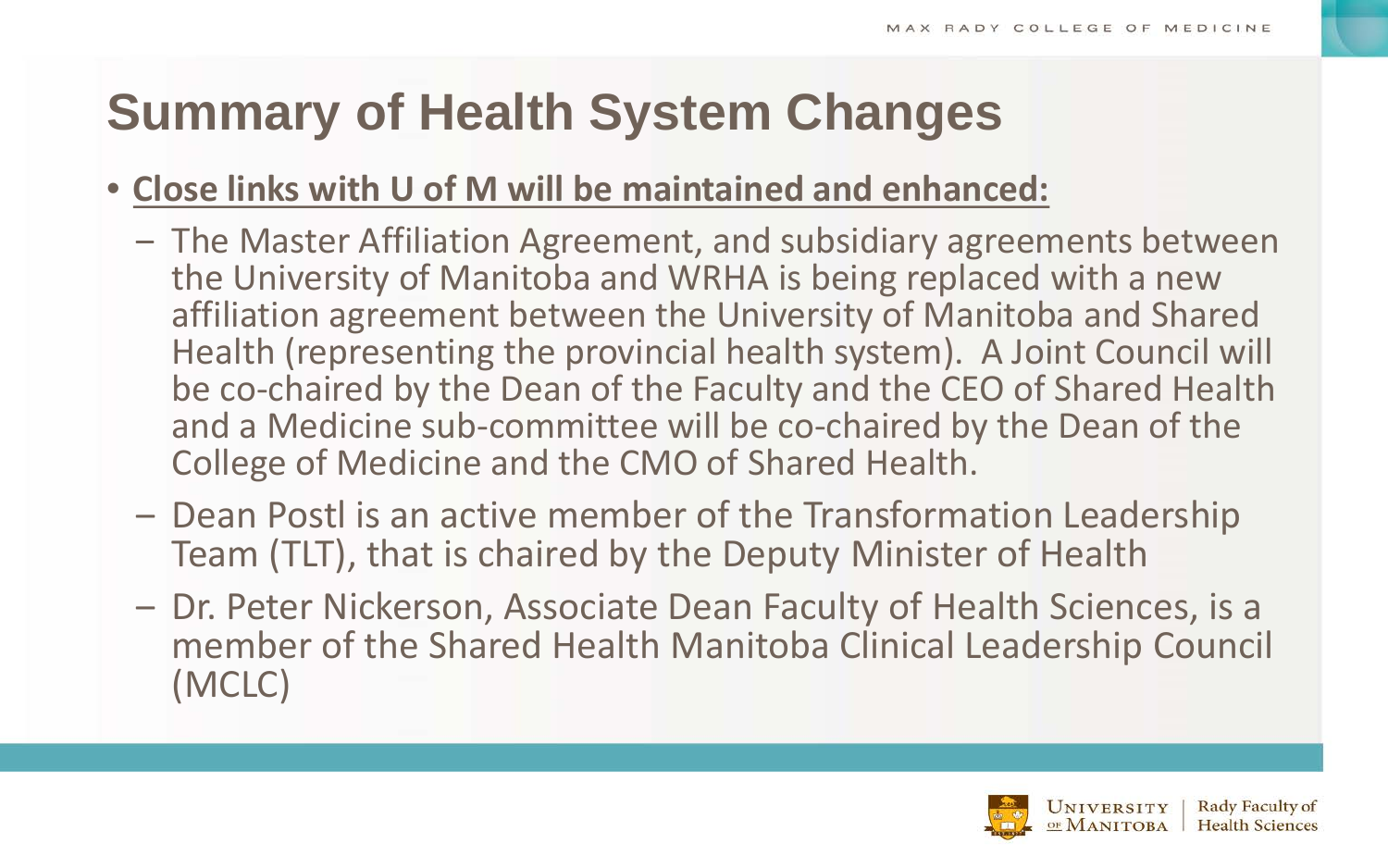### **Shared Health – Clinical Governance Structure**